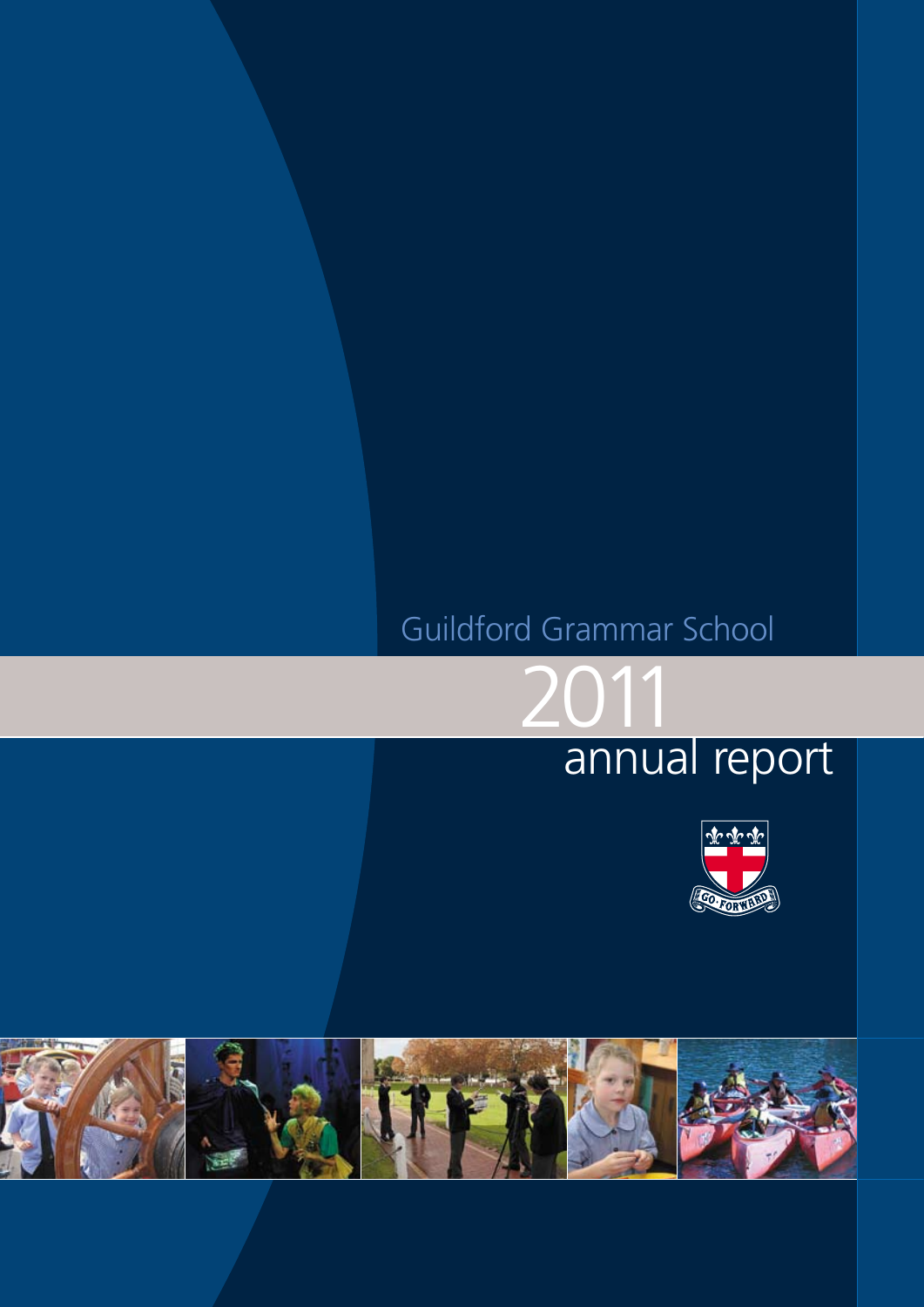### 2011 ANNUAL REPORT



## Headmaster's Report

**We are a community of diverse people** with a wide range of gifts who share in the common goal of supporting our students to grow and develop into their full potential, with a strong sense of purpose, confident in who they are and what they have to offer.

Our programs provide students with an exceptional array of activities in which they can learn, grow, flourish and excel. There were many highlights throughout the year, which include the following outstanding achievements by groups of students:

- Tournament of the Minds teams reached the state finals.
- 1st place in the Junior Chess Grand Prix competition.
- 2nd in State Philosothon finals.
- Solar Car and Solar Boat teams in the national finals.
- Finalists in Robocup competition and DaVinci Decathlon.

These are all fine examples of the breadth of academic talent in the School. The Academic Culture in the School has continued to develop in 2011 and will remain a central strategic focus in the future. The 2011 Year 12 results were excellent and the Junior Secondary Catalyst Program again demonstrated significant gains in literacy and numeracy achievement.

The quality of our Drama and Music productions across the School was exceptional, with highlights being *A Midsummer Night's Dream*, the Choral Concert and the School Carols Nights. The quality of our students' art shone out at the Art Exhibition and the depth of talent in Media was exceptional, with Kian Esmaili a stand-out performer with his win in the documentary section of the Bond University Film Awards.

A defining moment for me in 2011, which speaks volumes for the culture of the School, was an exceptional Contemporary Dance performance by students in the Chapel. The dance piece was beautifully choreographed by our Head of Arts and Drama, Jane Diamond, and the dancers presented a skilful and moving interpretation of the reading, which was respected and admired by the student body. This is a wonderful example of young men being confident to share their gifts in a supportive and trusting environment.

There were many fine achievements in sport and a growing competitiveness and passion evident amongst the students. Highlights included; Rowing placing second in the Hamer Cup and winning the Guildford on Swan Regatta for the



first time in seven years, the Preparatory School Rugby team going undefeated, with the 10A and 1st Rugby team finishing a narrow second, the PSA Golf team recorded a fine win and the 8A Cricket team remained undefeated.

There continues to be a strong focus on community service and fundraising for others throughout the School. Events such as the World's Greatest Shave, Crazy Hair Day, Jeans for Genes, Pray for Japan Art Exhibition, support for Anglicare agencies, fundraising for Sunshine House Orphanage in Cambodia and a wide range of activities through Houses, have all enabled students to respond to the needs of others.

As we reflect on these highlights from the year that has passed we are cognisant of a vibrant, dynamic and busy school community that is in good heart. I suspect that one of the reasons parents send their children to Guildford Grammar School is because of our strong focus on values and our desire that students grow to become young men and women who demonstrate integrity, compassion, respect and an ability to contribute positively to society.

Our focus is on developing students who will leave the School confident in their ability, with a broad range of skills, strong in the knowledge of who they are and what they stand for, able to articulate what they ought to do in a situation based on a solid foundation of values and ethics. We want our graduates to leave with hope and optimism for their future and their positive contribution to our society and be recognised as a 'good man'.

I have been most impressed with the dedication, professionalism and commitment of our staff and with the quality of the applicants that we have attracted to positions this year. With the School undergoing a period of growth, development and change, staff are

being attracted to the opportunity to work in an environment in which innovation, creativity and evidence based curriculum development is valued. In addition, the School's fine traditions, Anglican Ethos and values based programs provide a sense of connection, structure and strength.

Relationships lie at the heart of School and high quality staff know that these relationships are the key to student success in all areas of their school life. Quality staff provide quality teaching and learning, leading to engaged and positive students, enabling high performance, personal excellence and the confidence to flourish.

Whilst our central focus will always be on the people in our School, we are entering an exciting stage in the development of the physical environment of Guildford Grammar School. The Catalyst building is quickly taking shape and will have a major impact on the teaching and learning program, not only in the Catalyst program but throughout the Senior School program, with the Mathematics and English faculties moving into the stateof-the-art building. The School Master Plan is currently being revisited by Council and the Strategic Leadership Team, which will obviously be a major focus of our Strategic Plan. It is an incredibly exciting time in the development of the School with the next major development being a new classroom building in the Preparatory School.

Strong financial management and a record enrolment level of over 1200 students in 2012 have the School in a wonderful position looking ahead to the future.

And in line with our vision and values we will always remember that the 'heart of education is the education of the heart'.

**Mr Stephen Webber** Headmaster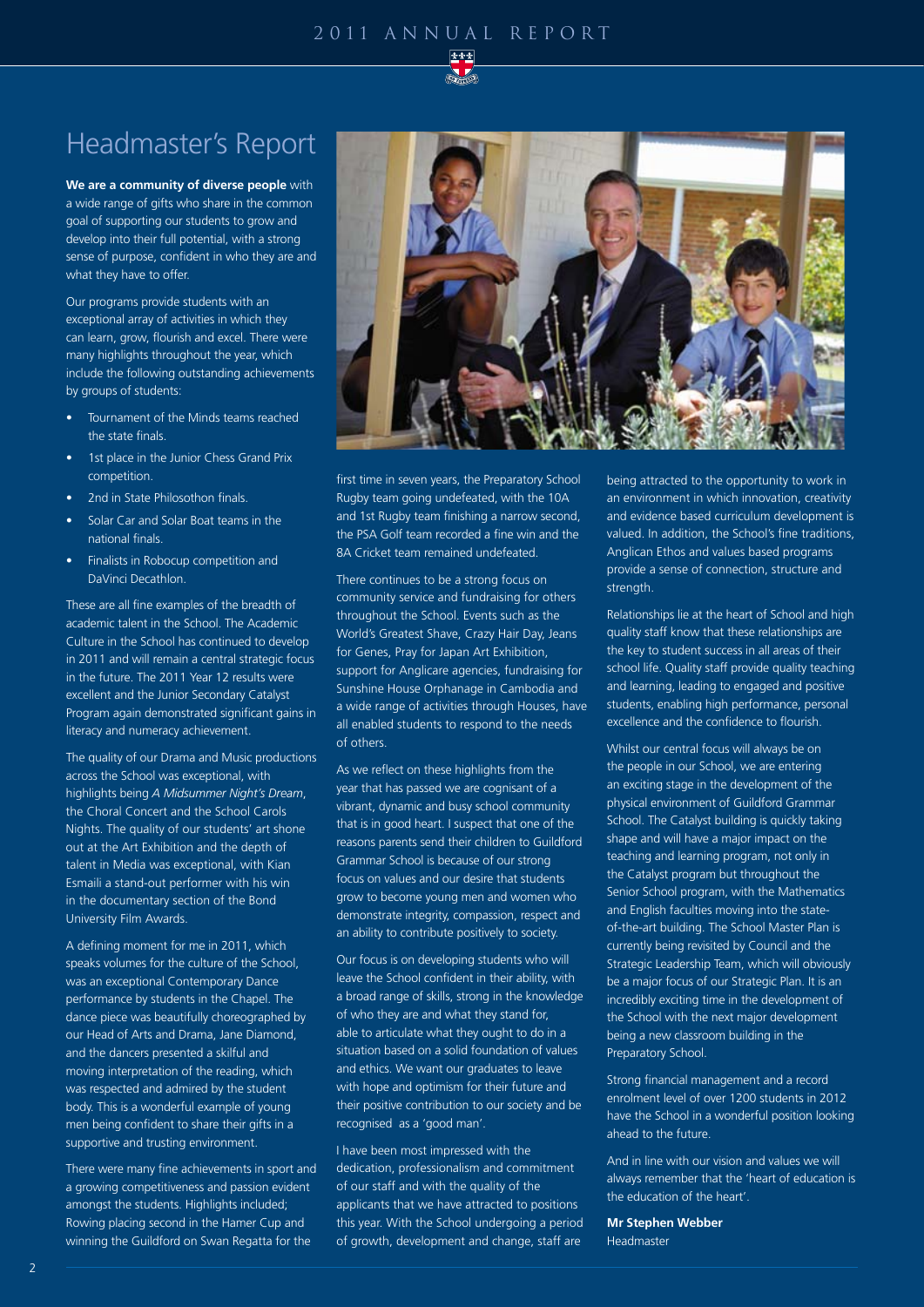### 2011 ANNUAL REPORT



## Key student outcomes

|                   | <b>NAPLAN testing results</b>  | % at or above<br><b>National Benchmark</b> |
|-------------------|--------------------------------|--------------------------------------------|
| Year <sub>3</sub> | Numeracy                       | 100%                                       |
|                   | Reading                        | 99%                                        |
|                   | Spelling                       | 99%                                        |
|                   | Writing                        | 99%                                        |
|                   | <b>Grammar and Punctuation</b> | 96%                                        |
| Year 5            | Numeracy                       | 95%                                        |
|                   | Reading                        | 92%                                        |
|                   | Spelling                       | 92%                                        |
|                   | Writing                        | 93%                                        |
|                   | <b>Grammar and Punctuation</b> | 88%                                        |
| Year 7            | Numeracy                       | 100%                                       |
|                   | Reading                        | 97%                                        |
|                   | Spelling                       | 96%                                        |
|                   | Writing                        | 93%                                        |
|                   | <b>Grammar and Punctuation</b> | 96%                                        |
| Year 9            | Numeracy                       | 99%                                        |
|                   | Reading                        | 99%                                        |
|                   | Spelling                       | 96%                                        |
|                   | Writing                        | 95%                                        |
|                   | <b>Grammar and Punctuation</b> | 96%                                        |



## Senior Secondary Outcomes

**Median Year 12 results:** Using final WACE scores, generating an Australian Tertiary Admissions Rank as the measure, the median Year 12 result was 80.55% For Guildford Grammar School, 59.8% of university bound students scored an ATAR of 75% or better, placing them in the top 25% of the State.

#### **Secondary graduation:** 99.11%

**University entrance:** 94.94% offered a place at UWA, Curtin, Murdoch or ECU in first round University offers.

Proportion of Year 9 students retained to Year 12: 96.4% of Year 9 students continued at the School until the completion of Year 12.

## Value Added

In 2009, Guildford Grammar School began using the Australian Council for Educational Research (ACER) Middle Years Assessment Test (MYAT) in Literacy, Numeracy and Problem Solving to ascertain the value added impact of the School's Catalyst curriculum initiative.

Base line data was gathered at the end of 2009 for Years 6, 7 and 8. Ongoing end of year testing, conducted at Years 7, 8 and 9 has confirmed academic progression in the Junior Secondary Catalyst curriculum. The School is pleased that data tracking reveals the following growth and improvement:

| Year 6 to 7<br>$(2010 - 2011)$                                    | <b>Results</b><br>end of Year 6<br>2010 | <b>National</b><br>Average<br>Year 6 | <b>Results</b><br>end of Year 7<br>2011 | <b>National</b><br>Average<br>Year 7 | Change<br>Year 6<br>$-$ Year $7$        |                                      |                                |
|-------------------------------------------------------------------|-----------------------------------------|--------------------------------------|-----------------------------------------|--------------------------------------|-----------------------------------------|--------------------------------------|--------------------------------|
| Literacy                                                          | 59.8                                    |                                      | 61.9                                    |                                      | $+2.1$                                  |                                      |                                |
| <b>Numeracy</b>                                                   | 62.6                                    | 51.0                                 | 64.3                                    | 51.0                                 | $+1.4$                                  |                                      |                                |
| Non-verbal                                                        | 62.9                                    |                                      | 66.3                                    |                                      | $+3.4$                                  |                                      |                                |
| <b>Overall</b>                                                    | 61.5                                    |                                      | 64.3                                    |                                      | $+2.8$                                  |                                      |                                |
| Year 6 to 7 to 8 tracked<br>annual improvement<br>$(2009 - 2011)$ | <b>Results</b><br>end of Year 6<br>2009 | <b>National</b><br>Average<br>Year 6 | <b>Results</b><br>end of Year 7<br>2010 | <b>National</b><br>Average<br>Year 7 | <b>Results</b><br>end of Year 8<br>2011 | <b>National</b><br>Average<br>Year 8 | Change<br>Year 6<br>$-$ Year 8 |
| Literacy                                                          | 37.9                                    |                                      | 65.1                                    |                                      | 68.1                                    |                                      | $+30.2$                        |
| <b>Numeracy</b>                                                   | 44.2                                    | 51.0                                 | 67.4                                    | 51.0                                 | 73.0                                    | 56.0                                 | $+28.8$                        |
| Non-verbal                                                        | 41.6                                    |                                      | 67.0                                    |                                      | 72.9                                    |                                      | $+31.3$                        |
| <b>Overall</b>                                                    | 38.4                                    |                                      | 67.0                                    |                                      | 72.1                                    |                                      | $+33.7$                        |
| Year 7 to 8 to 9 tracked<br>annual improvement<br>$(2009 - 2011)$ | <b>Results</b><br>end of Year 7<br>2009 | <b>National</b><br>Average<br>Year 7 | <b>Results</b><br>end of Year 8<br>2010 | <b>National</b><br>Average<br>Year 8 | <b>Results</b><br>end of Year 9<br>2011 | <b>National</b><br>Average<br>Year 9 | Change<br>Year 7<br>$-$ Year 9 |
| Literacy                                                          | 44.8                                    |                                      | 63.6                                    |                                      | 68.7                                    |                                      | $+23.9$                        |
| Numeracy                                                          | 49.0                                    | 51.0                                 | 67.4                                    | 51.0                                 | 73.0                                    | 56.0                                 | $+24.0$                        |
| Non-verbal                                                        | 46.1                                    |                                      | 65.1                                    |                                      | 74.4                                    |                                      | $+28.3$                        |
| <b>Overall</b>                                                    | 44.8                                    |                                      | 67.0                                    |                                      | 73.1                                    |                                      | $+28.3$                        |